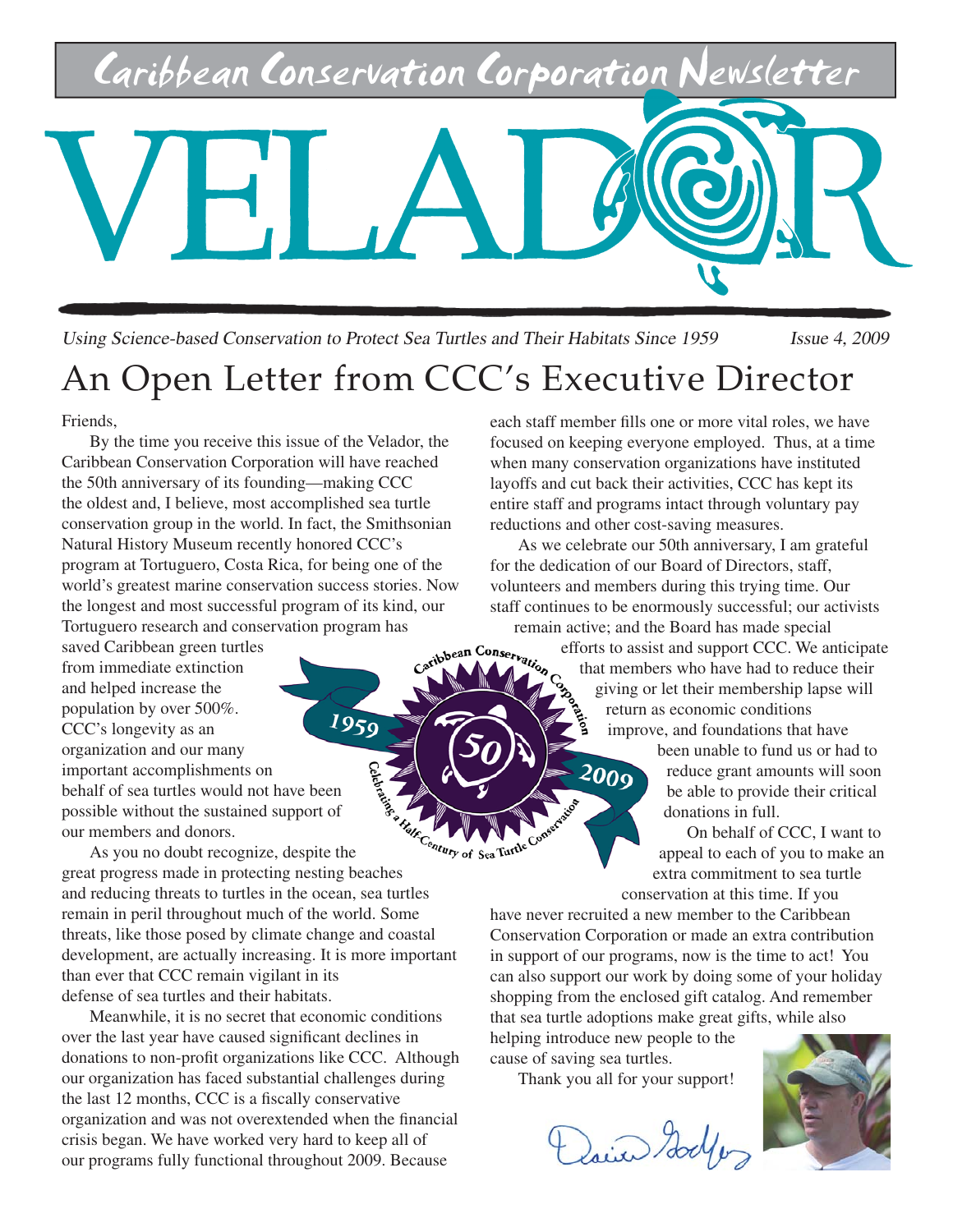# Plastics-at-Sea Catastrophe

n the mid-1980s, CCC's founder Archie Carr was one of the first scientists to sound the alarm about the threat non-degradable debris posed to sea turtles and other marine life. Dr. Carr's publications in the journals BioScience and Marine Pollution Bulletin highlighted the problem of buoyant plastic debris in driftlines formed at the borders of ocean currents



where young turtles spend their early years as passive migrants. Because driftline communities consist of numerous invertebrate and vertebrate species, the presence of so much persistent pollution in this critical habitat prompted him to describe the problem as "a progressive disruption of the ecologic organization of marine systems."

Dr. Carr suggested that of all the inhabitants of driftlines, little sea turtles appear to be the most vulnerable to the pollution found there. His observations from the Atlantic coincided with work undertaken half way around the world by researcher George Balazs on the impact of plastic on larger sea turtles in the Pacific. Balazs documented plastic entanglement and ingestion in 79 turtles, including consumption of fishing line, net, plastic bags, beads, and vinyl film. One dead turtle had swallowed a sheet of heavy plastic that measured 10 by 12 feet. Taken together, this early work provided compelling evidence of the effect of plastic pollution on sea turtles throughout their lives.

Today, marine plastic pollution has assumed catastrophic proportions and is a pervasive problem in even the most remote and pristine seas. In the last 25 years, billions of tons of plastic have been purposefully dumped or accidently swept into the oceans from rivers and coasts. And, despite prohibitions on the ocean disposal of plastics by Annex V of MARPOL, the international Marine Pollution Treaty, this practice continues. In the vast Central Pacific gyre (rotating ocean currents), unfathomable quantities of plastic circulate on and below the surface and to a depth of at least 100 feet. Researchers with the Algalita Marine Research Foundation found recently that each square nautical mile in this region had over 1.1 million plastic bits, which outweighed plankton in the area six to one. Similar vast "garbage patches" lie near the centers of gyres in each hemisphere of all three major oceans.

Plastic marine debris affects sea turtles in numerous ways. Turtles caught in lost or abandoned plastic fishing gear may be injured or drowned. Those that mistake floating debris for food are at risk from intestinal compaction or tearing, digestive suppression, and exposure to chemical toxicants adsorbed by (accumulated on the surface of) the plastics. Leatherbacks, for example, are believed to mistakenly eat floating plastic bags instead of jellyfish, a primary food. Miscellaneous debris, such as plastic rings, can cut, maim or amputate limbs and cause severe and sometimes lethal infections. At least 100,000 marine animals are estimated to die as a result of plastic marine debris each year, a number that may increase dramatically with better estimates of mortality from marine debris affecting difficult-to-observe neonate sea turtles.

Several decades ago, Dr. Carr was dismayed to encounter significant quantities of marine debris in the Gulf Stream as he searched for little pelagic (open ocean) turtles. In recent years, Dr. Blair Witherington of the Florida Fish and Wildlife Conservation Commission has documented this increasing threat while studying neonate loggerheads, green turtles, hawksbills, and Kemp's ridleys in their early, open-sea developmental habitat off Florida. In samples of ingested material collected from the mouths of these small turtles, he has found balloons, fishing line, plastic film, and a wide variety of rigid plastic shards that had undergone partial degradation in sunlight. In a separate group of post-hatchling turtles that were swept ashore following severe hurricanes, Dr. Witherington found that 71 of 87 green turtles had plastics in their gut contents, and that all of 94 loggerheads had ingested plastics. Although these turtles had been feeding out in the open sea for less than two months, this synthetic material made up more than a third of their diet by weight.

Perhaps the most insidious characteristic of plastic is its inability to biodegrade. As plastic photo-degrades in sunlight, it breaks into smaller and smaller pieces, becoming suspended over time in the water column as tiny particulate matter which remain plastic polymers. Unfortunately, this plastic attracts and accumulates non-soluble toxins such DDT and PCB in high concentrations. Plastic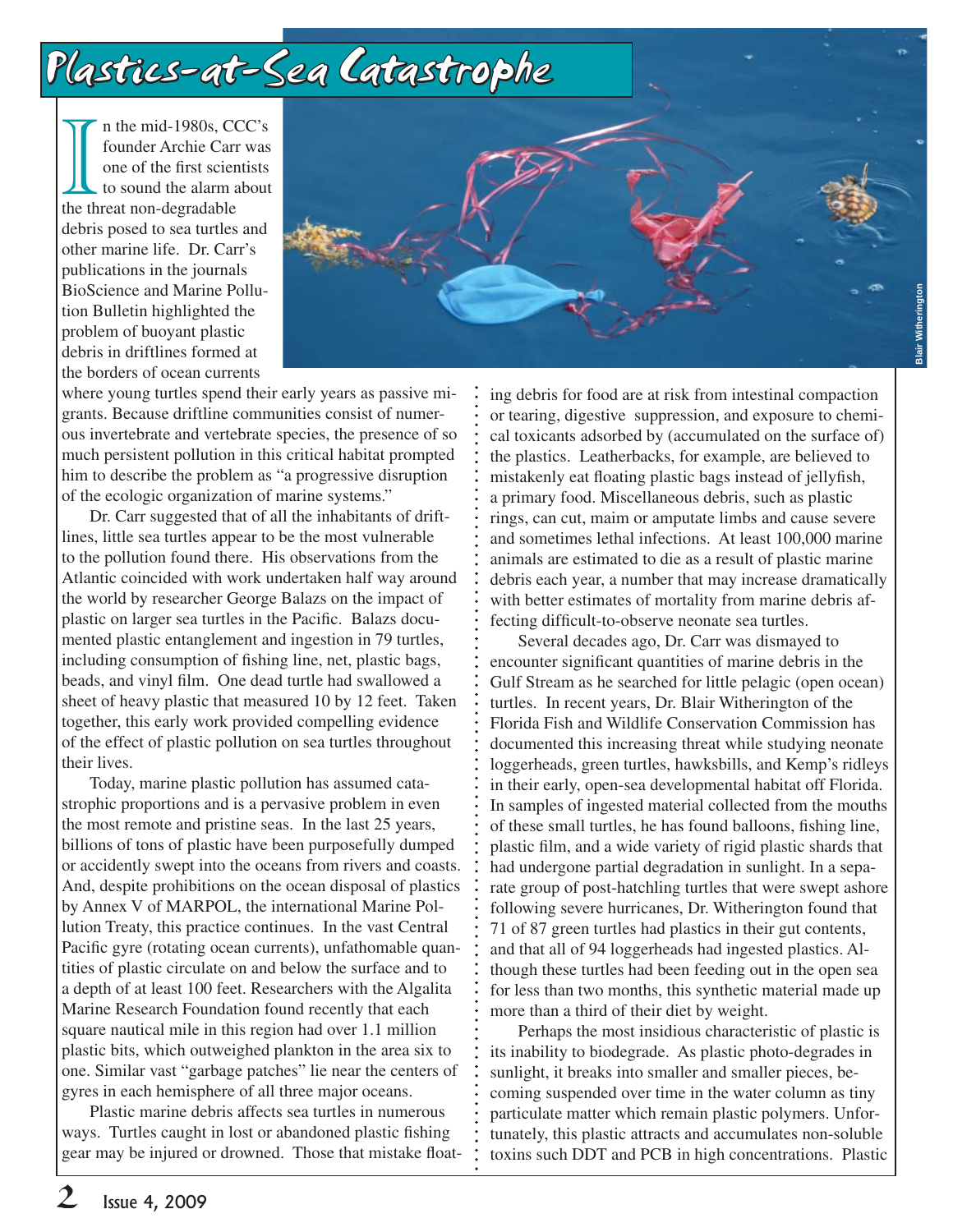### VELADOR {bel.a.dor}

 In Caribbean cultures, **Velador** translates as "one who stands vigil" — originally referring to turtle and egg harvesters who waited at night for turtles to come ashore. Now CCC claims this title for its newsletter, and around the Caribbean CCC's researchers and volunteers are replacing poachers as the new veladors.

 The **Velador** is published for members and supporters of the nonprofit **Caribbean Conservation Corporation**.

 CCC is dedicated to the conservation of sea turtles through research, advocacy, education and the protection of the habitats upon which they depend.

#### Executive Director **David Godfrey**

Director of International Policy **Marydele Donnelly**

> Scientific Director **Dr. Emma Harrison**

Outreach & Field Programs Coordinator **Dan Evans**

> Policy Coordinator **Gary Appelson**

Costa Rica Director **Roxana Silman**

**Controller Pat McCloskey**

Office Manager **Kim Aslan**

Membership Coordinator **Kimberly Johnson**

Communications Coordinator **Rocio Johnson**

Barrier Island Ecosystem Center Manager of Education & Volunteers **Leslie Sprague**

> Accounting Assistant **Audrey Kennedy**

Membership Assistant **Merna Wimsatt**

Tortuguero Field Coordinators **Clare Atkinson and Laura Berrondo**

Tortuguero Visitor Center Coordinator **Adriana Pacheco**

Chiriquí Beach Field Coordinator **Cristina Ordoñez**

> San José Office Assistant **Maria Laura Castro**

**Caribbean Conservation Corporation** 4424 NW 13th Street, Suite B-11 Gainesville, Florida 32609 Phone: (352) 373-6441 Fax: (352) 375-2449 E-mail: ccc@cccturtle.org Website: www.cccturtle.org

polymers have been implicated as hormone disruptors in a number of species and are believed to contribute to other health problems.

Our society has become dependent upon lightweight, versatile, and inexpensive plastics and these products are likely to remain a part of our world for decades to come. But all of us should aspire to consciously using less plastic and carefully recycling that which we need. For example, each year Americans throw away 100 billion plastic grocery bags, only 0.6 percent of plastic bags are recycled, which are produced by nearly 2,500 barrels of oil. Replacing plastic grocery bags with reusable bags not only reduces the plastic stream but also conserves oil.

Like many other environmental issues, making a difference means making a personal commitment to address the issue on land and at sea. For many years, maritime tradition worldwide has been to discard galley waste, fishing gear, and other garbage in open waters away from port. Although this practice clearly



**Blair Witherington Blair Witherington** 

The string of a swallowed helium balloon hangs from the mouth of this sea turtle.

violates international agreements, it is one that takes place far from any watchful authority, save one's own conscience.

> **By Marydele Donnelly** Director of International Policy

*Want to reduce your own plastic consumption and show your support for sea turtles? Then CCC's Eco-Friendly Logo Grocery Bag is for you. Order from the enclosed Catalogue or online at http://giftshop.cccturtle.org*

# Adopt-A-Turtle as a Gift

**Get \$10 off** your third Gift Adopt-A-Turtle!